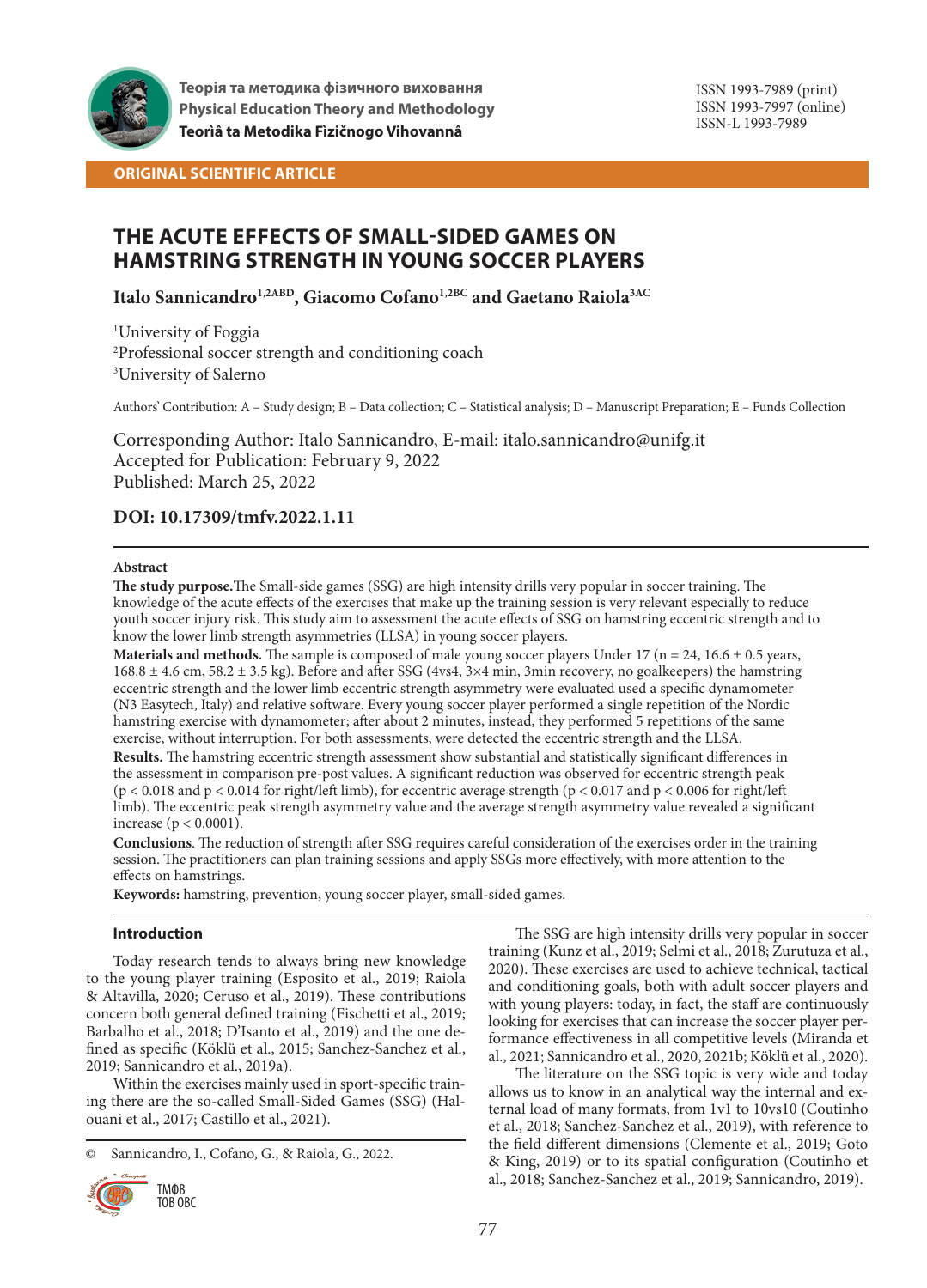The relationship between the type of exercise chosen, motor load and soccer injury risk is a very topical research issue (Sannicandro et al., 2021b; Castillo et al., 2019): in fact, despite having a large number of knowledge on injury risk factors, numerous prevention exercises and greater knowledge on muscle, epidemiological studies describe that indirect trauma is on the rise in both men (Diemer et al., 2021; Ribeiro-Alvares et al., 2020; Vicens-Bordas et al., 2020) and female (Larruskain et al., 2018).

The diffusion of sport-specific exercises rather than general ones (which are easier to control in terms of intensity and volume) could lead to an overload on some muscle groups that are most frequently engaged in soccer ability (Madison et al., 2019; Wilmes et al., 2021; Ekstrand et al., 2016).

Infact, today there are few studies that have attempted to know whether SSGs and the most widespread sport-specific exercises in football player training can determine fatigue conditions on specific muscle groups (Greig, 2019; Rhodes et al., 2019; Greig and Siegler, 2009) and on hamstrings in particular (Madison et al., 2019; Wilmes et al., 2021; Small et al., 2010).

Whether for elite soccer players or for the healthy adult population there is research in the literature that allows us to understand how neuromuscular structures respond to high-intensity sport-specific exercises (Diemer et al., 2021; Ribeiro-Alvares et al., 2020; Lovell et al., 2016) or following real or simulated matches (Matthews et al., 2017; Marshall et al., 2014; Madison et al., 2019), for youth soccer the studies carried out are numerically lower (Perroni et al., 2018; Köklü et al., 2020).

Similarly, modest attention has been paid to assessing the hamstring strength for injury prevention in youth soccer (Sannicandro et al., 2019), although it is known, the relationship between values of hamstring eccentric strength and injury risk in sports where high running speeds are required (Lee et al., 2018; Beato et al., 2021; Opar et al., 2021).

The preventive strategies organization can not characterize the top player or the adult athlete, but must be placed above all in the athlete training and athlete evolution process: in this phase the risk factors monitoring offers greater guarantees of long-term success (Opar et al., 2015; White et al., 2018; Leister et al., 2018). The identification at the young age of imbalances and strength asymmetries allow an early intervention that can contrast a potential injury risk scenario. Recent studies show that even in Under 20 soccer players the hamstring injury incidence has its relevance, reaching 18% of total traumas (Ribeiro-Alvares et al., 2020;) or about 35%, according to other epidemiological studies (Valle et al., 2018).; even young players have very high risk factors of injury, such as reduced active flexibility, lower limb asymmetry, functional and core stability deficits (Buckthorpe et al., 2019; Crossley et al., 2020; Lu et al., 2020).

Despite the high incidence of hamstring injuries in soccer players, the most recent literature does not seem exhaustive in addressing the strength asymmetries and muscle imbalances issues in young players following sport-specific exercises. The investigations are mainly limited to over 18 years old soccer players or/and adults (Daneshjoo et al., 2012, 2013; Śliwowski et al. 2015; Lehnert et al., 2018); therefore, an open problem remains the evaluation of eccentric strength and the evaluation of the asymmetry of strength of the lower limb in the young player.

*The purpose of this study* was to determine the effects of SSG variations on hamstring strength and in strength asymmetry values in elite young soccer players.

## **Materials and methods**

#### *Study participants*

The sample is composed of male young soccer players Under 17 ( $n = 24$ ) belonging to a professional team, whose age, height, weight and Body Mass Index were respectively (mean  $\pm$  ds) 16,6  $\pm$  0,5 years, 168,8  $\pm$  4,6 cm, 58,2  $\pm$  3,5 kg e 20,7  $\pm$  1,1 kg/m<sup>2</sup>. The young soccer players who had an hamstring injury in the previous 12 months were excluded from the assessment.

The evaluation tool was routinely employed by staff, however, the evaluation was carried out after receiving the parent informed consent and with the presence of the team's medical staff. Moreover, all participants were informed about the aim of the study and the relevance of the assessment. Additionally, the research design and procedures complied with the standards set out in the Declaration of Helsinki and was approved by the regional soccer ethics committee.

#### *Study organization*

To assess the hamstring eccentric strength and the lower limb eccentric strength asymmetry have been used a specific dynamometer (N3, Easytech, Italy) with specific software. This tool detects the strength expressed during the Nordic Hamstring exercise (Fig.1). The tool and the software allow to measure the peak force and the average force if you perform a number of repetitions higher than one.

The study participants became familiar with the used dynamometer in the two sessions before the evaluation. The evaluation was carried out in the field at a temperature of 23 °C

Before the evaluation all the participants followed a warm-up phase that was the same for everyone and included a low intensity running period (10 minute at 60% HRmax), exercises for dynamic stretching and mobility for the lower limbs, for a total duration of about 15 minutes.

The assessment session organization had two phases: in the first, every young soccer player performed a single repetition of the Nordic hamstring exercise with constraint to the N3 dynamometer; after about 2' minutes, instead, they performed 5 repetitions of the same exercise, without interruption. All values were acquired using N3 software: for both assessments, were detected the eccentric strength and the lower limbs strength asymmetry. The asymmetry calculation was obtained through the formula already used in the literature (Ceroni et al., 2012).

The evaluations were carried out after the warm up (pre test) and after the SSG session (post test). The SSG session consisted of 4 vs 4 (3×4 minutes, 3 minutes recovery) in a 24x36m field with ball possession mode and without limitation of consecutive touches.

20 balls were distributed around the perimeter of the pitch and introduced by 4 assistants to avoid moments of pause. At the end of the post-SSG evaluation, the participants returned the perceived exertion assessed by the CR10 Borg scale (Borg, 1982).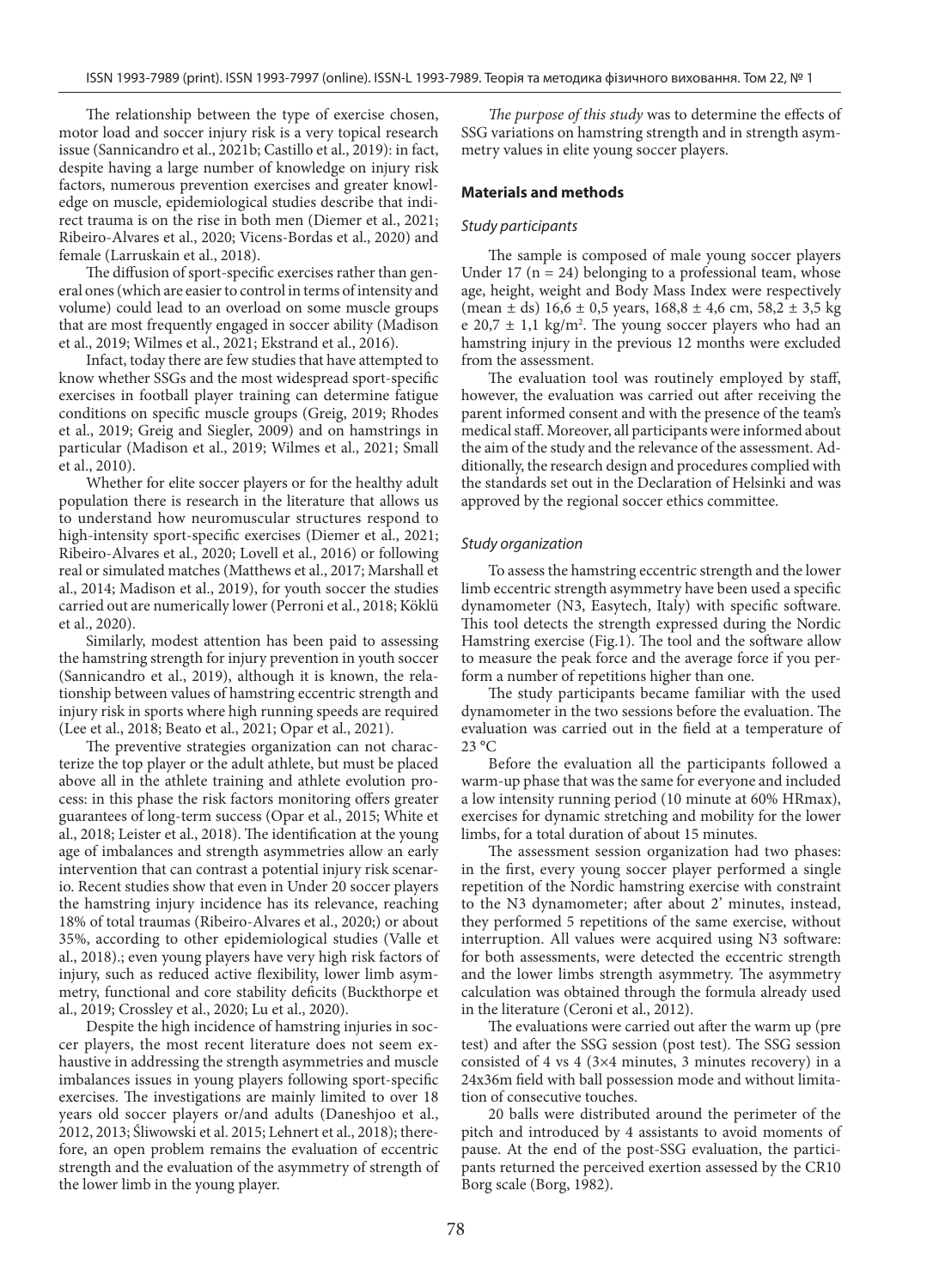

**Fig. 1.** The N3 Easytech dynamometer and the strength assessment: the young soccer player starts the assessment in the traditional start position of Nordic hamstring and slowly descends

## *Statistical Analysis*

Descriptive statistics  $(M \pm SD)$  were calculated for all assessed variables; Student's paired t-test was used to verify the existence of statistically significant differences between the average values obtained. The significance was set at p <0.05.

### **Results**

The hamstring eccentric strength assessment show substantial and statistically significant differences in the Nordic exercise test with reference to pre-post exercise values.

In particular, the strength peak of right limb in the comparison between pre and post test showed a reduction of about 27.1N (259.1  $\pm$  62.7N vs 232.1  $\pm$  30.4N, p < 0.018); the strength peak of left limb in the comparison between pre and post test showed a reduction of about  $35.6N$  ( $256.3 \pm 62.1N$ vs  $220.7 \pm 40.2$ N, p < 0.041). The peak strength asymmetry

value revealed an increase of about 10.9% (4.45  $\pm$  3.1 vs  $15.4 \pm 5.6\%$ , p < 0.0001).

The average strength of right limb in the comparison between pre and post test showed a reduction of about 26 N (237.4 ± 41.8N vs 211.3 ± 30.1N, p < 0.017). The average strength of left limb in the comparison between pre and post test showed a reduction of about 33 N (236.2  $\pm$  42.6N vs  $203.2 \pm 34.9$ N, p < 0.006). The average strength asymmetry value revealed an increase of about 16.9% (3.9  $\pm$  2.4 vs 20.1  $\pm$  5.2%, p < 0.0001). The results are summarized in table 1.

The average value of Borg scale was equal to 7.8±0.7.

#### **Discussion**

This study aimed to describe the acute effects deriving from the SSG practice on the hamstring eccentric strength values and on the strength asymmetry values in elite young soccer players.

In the literature, as available, this is the first study that evaluates the hamstring eccentric strength and investigates the lower limb asymmetries in young soccer players after SSG session.

As is the first study that uses a specific dynamometer for the strength hamstring with this type of sample and this type of exercise with young soccer players of elite team.

The care of player preventive factors can not start when the athlete reaches high levels of performance, but must characterize the entire sports training process both for functional and cultural reasons (Sannicandro et al., 2019; Ros et al., 2013).

The attention towards hamstring muscles in the field of soccer strength and conditioning must be even more assertive when looking at the data on the muscle trauma increase related to hamstring in the last 10-15 years (Edouard et al., 2016; Jones et al., 2019; Smpokos et al., 2018). And this incidence is also relevant in youth sport (Valle et al., 2018).

The peak strength values for right and left limb showed a significant percentage decrease respectively of about 10.5% and 13.9%. This decrease is consistent with the results observed in elite soccer players after SSG session on large field (Madison et al., 2019).

| Hamstring strength parameters               | Media $\pm$ ds    | $\Delta$ (media $\pm$ ds) | p value |
|---------------------------------------------|-------------------|---------------------------|---------|
| Strength peak (N) pre right limb            | $259.10 \pm 62.7$ | $27.1 \pm 40.7$           | 0.018   |
| Strength peak (N) post left limb            | $232.10 \pm 30.4$ |                           |         |
| Strength peak (N) pre right limb            | $256.30 \pm 62.1$ | $35.6 \pm 66.1$           | 0.041   |
| Strength peak (N) post left limb            | $220.70 \pm 40.2$ |                           |         |
| Peak strength asymmetry value pre (%)       | $4.45 \pm 3.1$    | $10.9 \pm 6.1$            | 0.0001  |
| Peak strength asymmetry value post (%)      | $15.40 \pm 5.6$   |                           |         |
| Average strength $5$ rep (N) pre right limb | $237.40 \pm 41.8$ | $26.1 \pm 23.4$           | 0.017   |
| Average strength 5 rep (N) post right limb  | $211.30 \pm 30.1$ |                           |         |
| Average strength 5 rep (N) pre left limb    | $236.20 \pm 42.6$ | $33.1 \pm 41.2$           | 0.006   |
| Average strength 5 rep (N) post left limb   | $203.20 \pm 34.9$ |                           |         |
| Average strength asymmetry value pre (%)    | $3.90 \pm 2.4$    | $16.1 \pm 5.5$            | 0.0001  |
| Average strength asymmetry value post (%)   | $20.10 \pm 5.2$   |                           |         |

**Table 1.** Peak strength values, average strength values and asymmetry values referred to the Nordic Hamstring assessment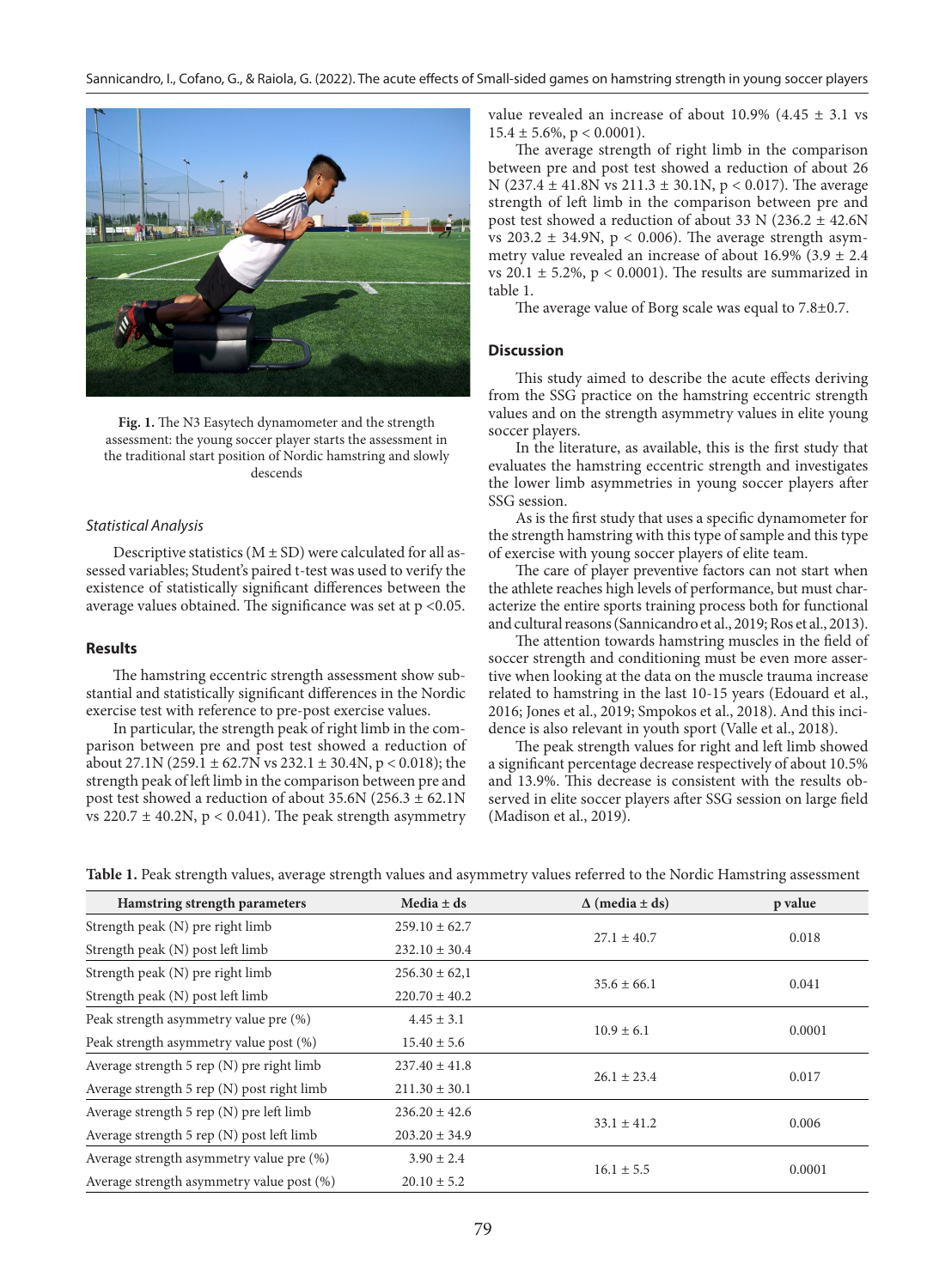The average strength values for right and left limb showed a significant percentage decrease respectively of about 11% and 14%. No studies have been found in the literature that have monitored the trend of the hamstring strength values following multiple repetitions with Nordic hamstring exercise.

The available studies concern young subjects over the age of 18 years (Daneshjoo et al., 2012, 2013; Śliwowski et al. 2015) or with young adults assessed using isokinetic dynamometer (Lehnert et al., 2018).

This value, however, is extremely important because the execution of more repetitions allows to better analyze the muscular behavior when the effects of fatigue begin to appear (Greig & Siegler, 2009).

The strength decrease observed following SSG exercises agrees with what emerged after 45 minutes of match (Greig & Siegler, 2009) or following technical exercises (Madison et al., 2019; Greig, 2019; Rhodes et al., 2019 ).

The asymmetry values revealed that the differences in performance between the hamstrings of the two limbs increase after SSG exercise: this increase is statistically significant both for the value of the eccentric strength peak (+ 10.9%, p <0.0001) and for the average strength produced after more repetitions  $(+16.9\%, p < 0.0001)$ .

Regarding functional asymmetries of lower limb strength in young football players, the literature is more attentive to the differences between dominant / non-dominant limb (Kalata et al., 2020; Maly et al., 2016; Hewitt et al., 2012) , to asymmetries in functional movements (Fort-Vanmeerhaeghe et al., 2020; Marques et al., 2017) to those concerning imbalances (Atkins et al., 2016; Maloney, 2019) rather than what occurs in the hamstring muscle district (Sannicandro et al., 2019).

This aspect seems to be more frequently investigated with reference to the post traumatic picture (Rush et al., 2020; Sherman et al., 2021).

The different strength production in fatigue conditions, on the other hand, can constitute an interesting investigation field especially in sports where high running speeds and high accelerations and decelerations are required (Loturco et al., 2016; Owen et al., 2016) because it exposes the athlete to distribute the load between the two limbs in a way not homogeneous.

The monitoring of this value, on the other hand, represents a relevant indicator for hamstring injury risk reducing (Śliwowski et al., 2015; Mendiguchia et al., 2012): it allows us to understand the effects of peripheral fatigue deriving from sport-specific exercises and the performance relationships (Wilmes et al., 2021; Castillo et al., 2021).

### **Conclusions**

The study requires further analysis in relation to the influence of fatigue resulting from more repetition of SSG exercises to try to understand if the sport-specific exercises volume can affect the lower limb asymmetry increase.

This study has some limitations: it did not monitor the performance differences between the preferred limb for kicking and the other, just as it did not investigate the effects on the strength decrease following SSG exercises carried out on fields of different sizes.

Subsequent studies will have to investigate this issue: a wider sample must be envisaged and eccentric strength and asymmetry must be monitored throughout the competitive season; it is necessary to understand if there are variations related to the session scheduling, to the exercises order structuring or to the competitive season phases.

## **Conflict of interest**

The authors declare no conflict of interest.

## **References**

- Esposito, G., Ceruso, R., & D'Elia, F. (2019). The importance of a technical-coordinative work with psychokinetic elements in the youth sectors of soccer academies. *Journal of Physical Education and Sport,* 19, 1843-1851.
- Raiola, G., & Altavilla, G. (2020). Testing motor skills, general and special coordinative, in young soccer. *Journal of Human Sport & Exercise,* 15, Supplementary Issue, 1Proc Winter event Costa Blanca: 206-212.
- Ceruso, R., Esposito, G., & D'Elia, F. (2019). Coordination attached to the qualitative aspects of football. *Journal of Physical Education and Sport,* 19, 260, 1773-1776.
- Fischetti, F., Cataldi, S., & Greco, G. (2019). A combined plyometric and resistance training program improves fitness performance in 12 to 14-years-old boys. *Sport Sciences for Health, 15*(3), 615-621. https://doi.org//s11332-019-00560-2
- Barbalho, M., Gentil, P., Raiol, R., Del Vecchio, F. B., Ramirez-Campillo, R., & Coswig, V. S. (2018). Non-Linear Resistance Training Program Induced Power and Strength but Not Linear Sprint Velocity and Agility Gains in Young Soccer Players. *Sports (Basel, Switzerland), 6*(2), 43. https://doi.org/10.3390/sports6020043
- D'Isanto, T., D'Elia, F., Raiola, G., & Altavilla, G. (2019). Assessment of sport performance: Theoretical aspects and practical indications. *Sport Mont,* 17, 79-82.
- Köklü, Y., Sert, Ö., Alemdaroğlu, U., & Arslan, Y. (2015). Comparison of the physiological responses and timemotion characteristics of young soccer players in smallsided games: the effect of goalkeeper. *Journal of strength and conditioning research, 29*(4), 964-971. https://doi. org/10.1519/JSC.0b013e3182a744a1
- Sanchez-Sanchez, J., Sánchez García, M., Asián-Clemente, J.A., Nakamura, F.Y, & Ramírez-Campillo, R. (2019). Effects of the Directionality and the Order of Presentation Within the Session on the Physical Demands of Small-Sided Games in Youth Soccer. *Asian J Sports Med,* 10, 1-8.

Sannicandro, I, Traficante, P, & Cofano, G. (2019a). Hamstring injury prevention: the strength assessment in young soccer players. *MOJ Sports Med., 3*(2), 28-32. https://doi.org/mojsm.2019.03.00075

Halouani, J., Chtourou, H., Dellal, A., Chaouachi, A., & Chamari, K. (2017). Soccer small-sided games in young players: rule modification to induce higher physiological responses. *Biology of sport, 34*(2), 163-168. https://doi.org/10.5114/biolsport.2017.64590

Castillo, D., Raya-González, J., Sarmento, H., Clemente, F. M., & Yanci, J. (2021). Effects of including endurance and speed sessions within small-sided soccer games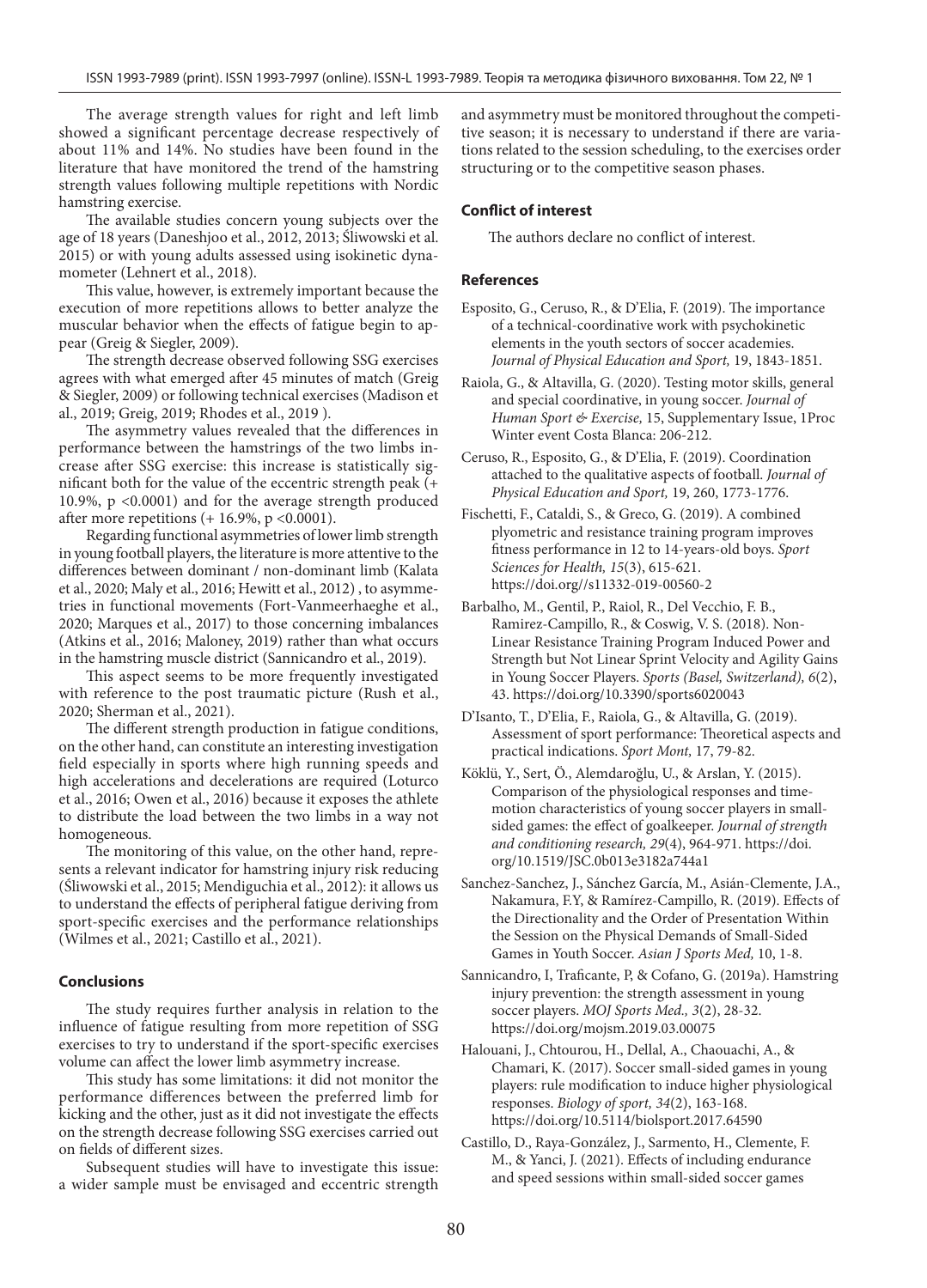periodization on physical fitness. *Biology of sport, 38*(2), 291-299. https://doi.org/10.5114/biolsport.2021.99325

Kunz, P., Engel, F. A., Holmberg, H. C., & Sperlich, B. (2019). A Meta-Comparison of the Effects of High-Intensity Interval Training to Those of Small-Sided Games and Other Training Protocols on Parameters Related to the Physiology and Performance of Youth Soccer Players. *Sports Medicine - Open, 5*(1), 7. https://doi.org/10.1186/s40798-019-0180-5

Selmi, O., Marzouki, H., Ouergui, I., BenKhalifa, W., & Bouassida, A. (2018). Influence of intense training cycle and psychometric status on technical and physiological aspects performed during the small-sided games in soccer players. *Research in Sports Medicine, 26*(4), 401-412.

Zurutuza, U., Castellano, J., Echeazarra, I., Guridi, I., & Casamichana, D. (2020). Selecting Training-Load Measures to Explain Variability in Football Training Games. *Front. Psychol.,* 10, 2897. https://doi.org/fpsyg.2019.02897

Miranda, G., Aliberti, S., & Invernizzi, P.L. (2021). Effects of an 8-week intermittent aerobic training program on aerobic power in a professional soccer team. *Journal of Human Sport and Exercise, 16*(3proc), S1031-S1038. https://doi.org/10.14198/jhse.2021.16.Proc3.20

Sannicandro, I., Piccinno, A., Rosa, A.R., Raiola, G., Cofano, G. (2020). Analysis of external load during SSG 5vs5 with and without external wildcard (jolly) soccer players. *Sport Science,* 14, 65-71.

Sannicandro, I. (2021b). Small-sided games and size pitch in elite female soccer players: A short narrative review. *Journal of Human Sport and Exercise, 16*(2proc), S361-S369.

Köklü, Y., Cihan, H., Alemdaroğlu, U., Dellal, A., & Wong, D. P. (2020). Acute effects of small-sided games combined with running drills on internal and external loads in young soccer players. *Biology of sport, 37*(4), 375-381. https://doi.org/10.5114/biolsport.2020.96943

Coutinho, D., Gonçalves, B., Santos, S., Travassos, B., Wong, D. P., & Sampaio, J. (2019). Effects of the pitch configuration design on players' physical performance and movement behaviour during soccer small-sided games. *Research in Sports Medicine, 27*(3), 298-313. https://doi.org/10.1080/15438627.2018.1544133

Clemente, F. M., Sarmento, H., Rabbani, A., Van Der Linden, C. M. I. (Niels), Kargarfard, M., & Costa, I. T. (2019). Variations of external load variables between mediumand large-sided soccer games in professional players. Research in Sports Medicine, 27(1), 50-59. https://doi.org/10.1080/15438627.2018.1511560

Goto, H., & King, J.A. (2019). High-intensity demands of 6-a-side small-sided games and 11-a-side matches in youth soccer players, Pediatr Exerc Sci, 31(1):85-90.

Sannicandro, I. (2019). Small-Sided Games configuration pitch and external motor load relationship in young soccer players: narrative literature review, Journal of Physical Education and Sport, 19 (Supplement issue 5), 1989-1993.

Sannicandro, I., Belli, E., & La Torre, A. (2021b). Warm up and postactivaction potentiation: a very topical debate. *J Sports Med Phys Fitness,* 61, 331-332.

Castillo, D., Rodríguez-Fernández, A., Nakamura, F. Y., Sanchez-Sanchez, J., Ramirez-Campillo, R., Yanci, J., Zubillaga, A., & Raya-González, J. (2019). Influence of Different Small-Sided Game Formats on Physical and Physiological Demands and Physical Performance in Young Soccer Players. *Journal of strength and conditioning research.* Advance online publication. https://doi.org/10.1519/JSC.0000000000003114

Diemer, W. M., Winters, M., Tol, J. L., Pas, H., & Moen, M. H. (2021). Incidence of Acute Hamstring Injuries in Soccer: A Systematic Review of 13 Studies Involving More Than 3800 Athletes With 2 Million Sport Exposure Hours. *The Journal of orthopaedic and sports physical therapy, 51*(1), 27-36. https://doi.org/10.2519/jospt.2021.9305

Ribeiro-Alvares, J. B., Dornelles, M. P., Fritsch, C. G., de Lima-E-Silva, F. X., Medeiros, T. M., Severo-Silveira, L., Marques, V. B., & Baroni, B. M. (2020). Prevalence of Hamstring Strain Injury Risk Factors in Professional and Under-20 Male Football (Soccer) Players. *Journal of sport rehabilitation, 29*(3), 339-345. https://doi.org/10.1123/jsr.2018-0084

Vicens-Bordas, J., Esteve, E., Fort-Vanmeerhaeghe, A., Clausen, M. B., Bandholm, T., Opar, D., Shield, A., & Thorborg, K. (2020). Eccentric hamstring strength is associated with age and duratiom of previous season hamstring injury in male soccer players. *International journal of sports physical therapy, 15*(2), 246-253.

Larruskain, J., Lekue, J. A., Diaz, N., Odriozola, A., & Gil, S. M. (2018). A comparison of injuries in elite male and female football players: A five-season prospective study. *Scandinavian journal of medicine & science in sports, 28*(1), 237-245. https://doi.org/10.1111/sms.12860

Madison, G., Patterson, S. D., Read, P., Howe, L., & Waldron, M. (2019). Effects of Small-Sided Game Variation on Changes in Hamstring Strength. *Journal of strength and conditioning research, 33*(3), 839-845. https://doi.org/10.1519/JSC.0000000000002955

Wilmes, E., de Ruiter, C. J., Bastiaansen, B., Goedhart, E. A., Brink, M. S., van der Helm, F., & Savelsbergh, G. (2021). Associations between Hamstring Fatigue and Sprint Kinematics during a Simulated Football (Soccer) Match. *Medicine and science in sports and exercise.* Advance online publication.

https://doi.org/10.1249/MSS.0000000000002753

Ekstrand, J., Waldén, M., & Hägglund, M. (2016). Hamstring injuries have increased by 4% annually in men's professional football, since 2001: a 13-year longitudinal analysis of the UEFA Elite Club injury study. *British journal of sports medicine, 50*(12), 731-737. https://doi.org/10.1136/bjsports-2015-095359

Greig, M. (2019). Concurrent changes in eccentric hamstring strength and knee joint kinematics induced by soccerspecific fatigue. *Physical therapy in sport : official journal of the Association of Chartered Physiotherapists in Sports Medicine,* 37, 21-26. https://doi.org/10.1016/j.ptsp.2019.02.003

Rhodes, D., McNaughton, L., & Greig, M. (2019). The temporal pattern of recovery in eccentric hamstring strength post-soccer specific fatigue. *Res Sports Med., 27*(3), 339-350. https://doi.org/15438627.2018.1523168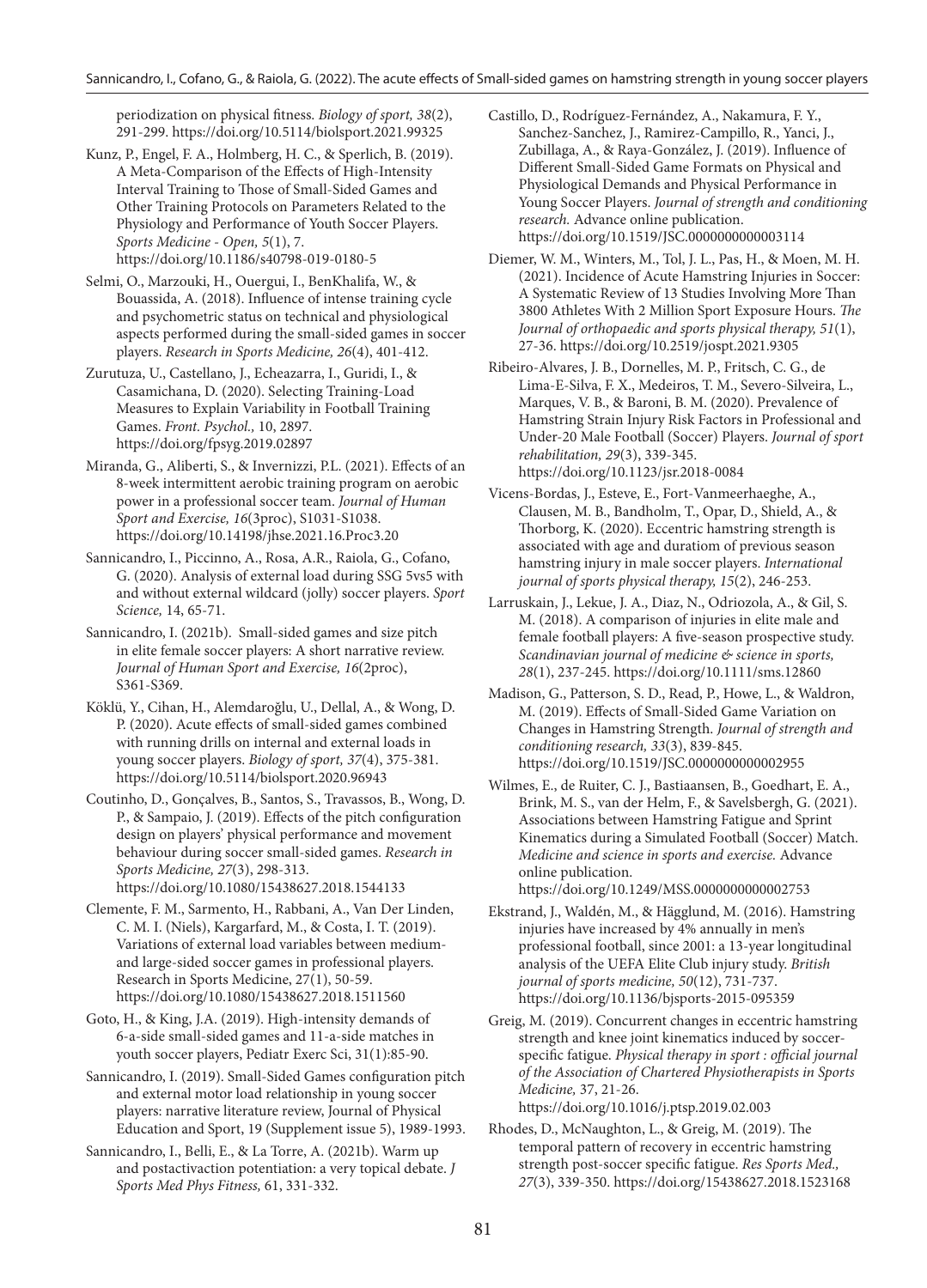Greig, M., & Siegler, J. C. (2009). Soccer-specific fatigue and eccentric hamstrings muscle strength. *Journal of athletic training, 44*(2), 180-184. https://doi.org/10.4085/1062-6050-44.2.180

Small, K., McNaughton, L., Greig, M., & Lovell, R. (2010). The effects of multidirectional soccer-specific fatigue on markers of hamstring injury risk. *Journal of science and medicine in sport, 13*(1), 120-125. https://doi.org/10.1016/j.jsams.2008.08.005

Lovell, R., Siegler, J. C., Knox, M., Brennan, S., & Marshall, P. W. (2016). Acute neuromuscular and performance responses to Nordic hamstring exercises completed before or after football training. *Journal of sports sciences, 34*(24), 2286-2294. https://doi.org/10.1080/02640414.2016.1191661

Matthews, M. J., Heron, K., Todd, S., Tomlinson, A., Jones, P., Delextrat, A., & Cohen, D. D. (2017). Strength and endurance training reduces the loss of eccentric hamstring torque observed after soccer specific fatigue. *Physical therapy in sport : official journal of the Association of Chartered Physiotherapists in Sports Medicine,* 25, 39- 46. https://doi.org/10.1016/j.ptsp.2017.01.006

Marshall, P. W., Lovell, R., Jeppesen, G. K., Andersen, K., & Siegler, J. C. (2014). Hamstring muscle fatigue and central motor output during a simulated soccer match. *PloS one, 9*(7), e102753.

https://doi.org/10.1371/journal.pone.0102753

Perroni, F., Pintus, A., Frandino, M., Guidetti, L., & Baldari, C. (2018). Relationship Among Repeated Sprint Ability, Chronological Age, and Puberty in Young Soccer Players, *Journal of Strength and Conditioning Research, 32*(2), 364- 371.

Lee, J., Mok, K. M., Chan, H., Yung, P., & Chan, K. M. (2018). Eccentric hamstring strength deficit and poor hamstringto-quadriceps ratio are risk factors for hamstring strain injury in football: A prospective study of 146 professional players. *Journal of science and medicine in sport, 21*(8), 789-793. https://doi.org/10.1016/j.jsams.2017.11.017

Beato, M., Young, D., Stiff, A., & Coratella, G. (2021). Lower-Limb Muscle Strength, Anterior-Posterior and Inter-Limb Asymmetry in Professional, Elite Academy and Amateur Soccer Players. *Journal of human kinetics,* 77, 135-146. https://doi.org/10.2478/hukin-2020-0058

Opar, D. A., Timmins, R. G., Behan, F. P., Hickey, J. T., van Dyk, N., Price, K., & Maniar, N. (2021). Is Pre-season Eccentric Strength Testing During the Nordic Hamstring Exercise Associated with Future Hamstring Strain Injury? A Systematic Review and Meta-analysis. *Sports medicine (Auckland, N.Z.)*. Advance online publication. https://doi.org/10.1007/s40279-021-01474-1

Opar, D. A., Williams, M. D., Timmins, R. G., Hickey, J., Duhig, S. J., & Shield, A. J. (2015). Eccentric hamstring strength and hamstring injury risk in Australian footballers. *Medicine and science in sports and exercise, 47*(4), 857-865. https://doi.org/10.1249/MSS.0000000000000465

White, A. K., Klemetson, C. J., Farmer, B., Katsavelis, D., Bagwell, J. J., & Grindstaff, T. L. (2018). Comparison of clinical fatigue protocols to decrease single-leg forward

hop performance in healty individuals. *International journal of sports physical therapy, 13*(2), 143-151.

Leister, I., Mattiassich, G., Kindermann, H., Ortmaier, R., Barthofer, J., Vasvary, I., Katzensteiner, K., Stelzhammer, C., & Kulnik, S. T. (2018). Reference values for fatigued versus non-fatigued limb symmetry index measured by a newly designed single-leg hop test battery in healthy subjects: a pilot study. *Sport sciences for health, 14*(1), 105- 113. https://doi.org/10.1007/s11332-017-0410-5

Valle, X., Malliaropoulos, N., Párraga Botero, J. D., Bikos, G., Pruna, R., Mónaco, M., & Maffulli, N. (2018). Hamstring and other thigh injuries in children and young athletes. *Scandinavian journal of medicine & science in sports, 28*(12), 2630-2637. https://doi.org/10.1111/sms.13282

Buckthorpe, M., Wright, S., Bruce-Low, S., Nanni, G., Sturdy, T., Gross, A. S., Bowen, L., Styles, B., Della Villa, S., Davison, M., & Gimpel, M. (2019). Recommendations for hamstring injury prevention in elite football: translating research into practice. *British journal of sports medicine, 53*(7), 449-456. https://doi.org/10.1136/bjsports-2018-099616

Crossley, K. M., Patterson, B. E., Culvenor, A. G., Bruder, A. M., Mosler, A. B., & Mentiplay, B. F. (2020). Making football safer for women: a systematic review and metaanalysis of injury prevention programmes in 11 773 female football (soccer) players. *British journal of sports medicine, 54*(18), 1089-1098. https://doi.org/10.1136/bjsports-2019-101587

Lu, D., McCall, A., Jones, M., Kovalchik, S., Steinweg, J., Gelis, L., & Duffield, R. (2020). Injury epidemiology in Australian male professional soccer. *Journal of science and medicine in sport, 23*(6), 574-579. https://doi.org/10.1016/j.jsams.2020.01.006

Daneshjoo, A., Mokhtar, A. H., Rahnama, N., & Yusof, A. (2012). The effects of injury preventive warmup programs on knee strength ratio in young male professional soccer players. *PloS one, 7*(12), e50979. https://doi.org/10.1371/journal.pone.0050979

Daneshjoo, A., Rahnama, N., Mokhtar, A. H., & Yusof, A. (2013). Bilateral and unilateral asymmetries of isokinetic strength and flexibility in male young professional soccer players. *Journal of human kinetics,* 36, 45-53. https://doi.org/10.2478/hukin-2013-0005

Śliwowski, R., Jadczak, Ł., Hejna, R., & Wieczorek, A. (2015). The Effects of Individualized Resistance Strength Programs on Knee Muscular Imbalances in Junior Elite Soccer Players. *PloS one, 10*(12), e0144021. https://doi.org/10.1371/journal.pone.0144021

Lehnert, M., Croix, M. S., Xaverova, Z., Botek, M., Varekova, R., Zaatar, A., Lastovicka, O., & Stastny, P. (2018). Changes in Injury Risk Mechanisms after Soccer-Specific Fatigue in Male Youth Soccer Players. *Journal of human kinetics,* 62, 33-42. https://doi.org/10.1515/hukin-2017-0157

Ceroni, D., Martin, X. E., Delhumeau, C., & Farpour-Lambert, N. J. (2012). Bilateral and gender differences during singlelegged vertical jump performance in healthy teenagers. *Journal of strength and conditioning research, 26*(2), 452- 457. https://doi.org/10.1519/JSC.0b013e31822600c9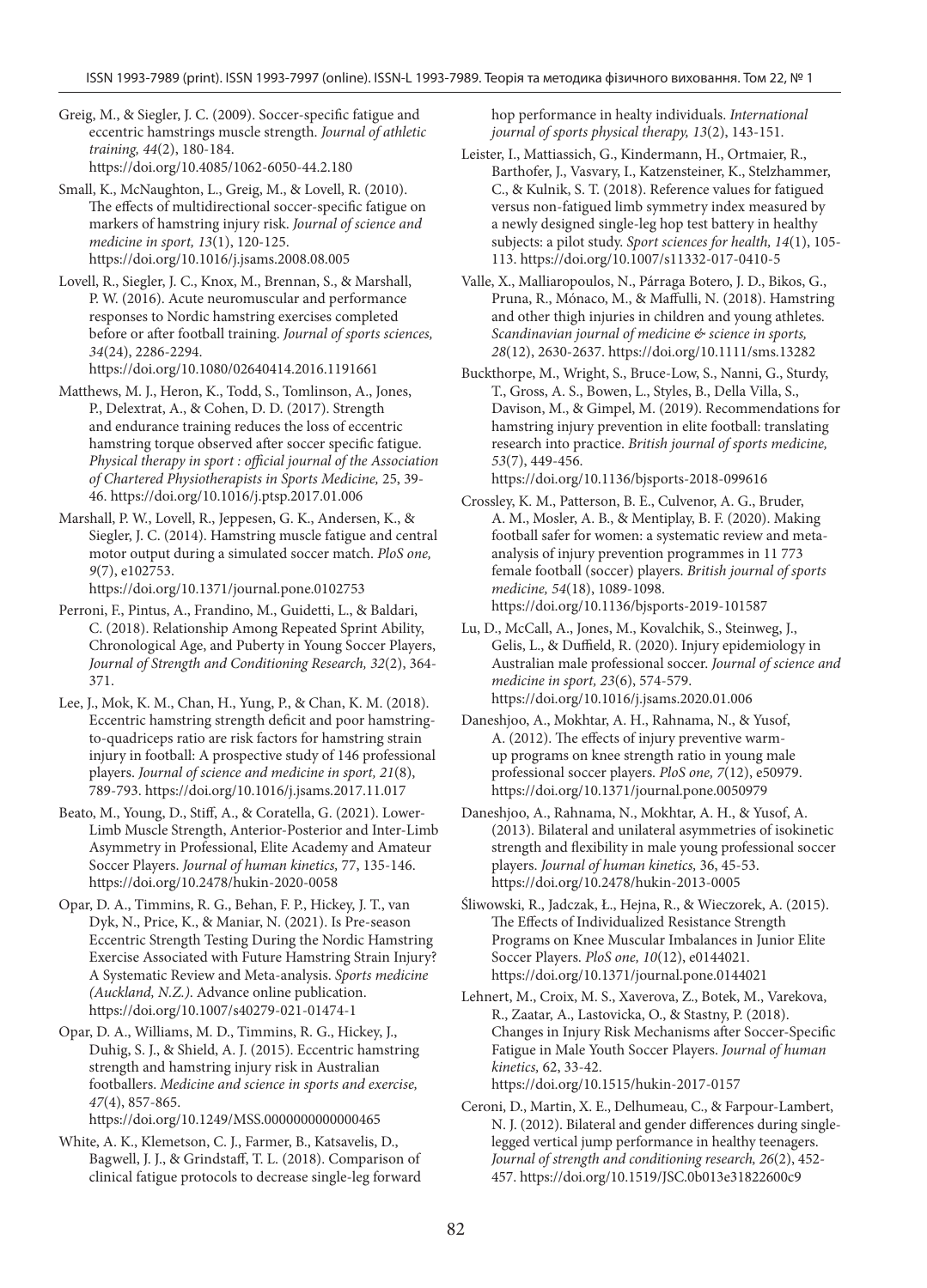Sannicandro, I., Cofano, G., & Raiola, G. (2022). The acute effects of Small-sided games on hamstring strength in young soccer players

Ros, A. G., Holm, S. E., Fridén, C., & Heijne, A. I. (2013). Responsiveness of the one-leg hop test and the square hop test to fatiguing intermittent aerobic work and subsequent recovery. *Journal of strength and conditioning research, 27*(4), 988-994.

Edouard, P., Branco, P., & Alonso, J. M. (2016). Muscle injury is the principal injury type and hamstring muscle injury is the first injury diagnosis during top-level international athletics championships between 2007 and 2015. *British journal of sports medicine, 50*(10), 619-630. https://doi.org/10.1136/bjsports-2015-095559

Jones, A., Jones, G., Greig, N., Bower, P., Brown, J., Hind, K., & Francis, P. (2019). Epidemiology of injury in English Professional Football players: A cohort study. *Physical therapy in sport : official journal of the Association of Chartered Physiotherapists in Sports Medicine,* 35, 18-22. https://doi.org/10.1016/j.ptsp.2018.10.011

Smpokos, E., Mourikis, C., Theos, C., & Linardakis, M. (2019). Injury prevalence and risk factors in a Greek team's professional football (soccer) players: a three consecutive seasons survey. *Research in sports medicine (Print), 27*(4), 439-451. https://doi.org/10.1080/15438627.2018.1553779

Kalata, M., Maly, T., Hank, M., Michalek, J., Bujnovsky, D., Kunzmann, E., & Zahalka, F. (2020). Unilateral and Bilateral Strength Asymmetry among Young Elite Athletes of Various Sports. *Medicina (Kaunas, Lithuania), 56*(12), 683. https://doi.org/10.3390/medicina56120683

Maly, T., Zahalka, F., & Mala, L. (2016). Unilateral and ipsilateral strength asymmetries in elite youth soccer players with respect to muscle group and limb dominance. *Int. J. Morphol.,* 34, 1339-1344. https://doi.org/S0717-95022016000400027

Hewitt, J., Cronin, J., & Hume, P. (2012). Multidirectional leg asymmetry assessment in sport. *Strength & Cond Journal,* 34, 82-86.

Fort-Vanmeerhaeghe, A., Bishop, C., Buscà, B., Aguilera-Castells, J., Vicens-Bordas, J., & Gonzalo-Skok, O. (2020). Inter-limb asymmetries are associated with decrements in physical performance in youth elite team sports athletes. *PloS one, 15*(3), e0229440. https://doi.org/10.1371/journal.pone.0229440

Marques, V. B., Medeiros, T. M., de Souza Stigger, F., Nakamura, F. Y., & Baroni, B. M. (2017). The Functional

Movement Screen (FMS™) in elite young soccer players between 14 and 20 years: composite score, individual-test scores and asymmetries. *International journal of sports physical therapy, 12*(6), 977-985.

Atkins, S. J., Bentley, I., Hurst, H. T., Sinclair, J. K., & Hesketh, C. (2016). The Presence of Bilateral Imbalance of the Lower Limbs in Elite Youth Soccer Players of Different Ages. *Journal of strength and conditioning research, 30*(4), 1007-1013. https://doi.org/10.1519/JSC.0b013e3182987044

Maloney, S. J. (2019). The Relationship Between Asymmetry and Athletic Performance: A Critical Review. *Journal of strength and conditioning research, 33*(9), 2579-2593. https://doi.org/10.1519/JSC.0000000000002608

Rush, J. L., Norte, G. E., & Lepley, A. S. (2020). Limb differences in hamstring muscle function and morphology after anterior cruciate ligament reconstruction. *Physical therapy in sport : official journal of the Association of Chartered Physiotherapists in Sports Medicine,* 45, 168-175. https://doi.org/10.1016/j.ptsp.2020.06.012

Sherman, D. A., Rush, J. L., Glaviano, N. R., & Norte, G. E. (2021). Hamstrings Muscle Morphology After Anterior Cruciate Ligament Reconstruction: A Systematic Review and Meta-Analysis. *Sports medicine (Auckland, N.Z.).* https://doi.org/10.1007/s40279-021-01431-y

Loturco, I., Nakamura, F. Y., Kobal, R., Gil, S., Pivetti, B., Pereira, L. A., & Roschel, H. (2016). Traditional Periodization versus Optimum Training Load Applied to Soccer Players: Effects on Neuromuscular Abilities. *International journal of sports medicine, 37*(13), 1051- 1059. https://doi.org/10.1055/s-0042-107249

Owen A.L., Dunlop G., Rouissi M., Haddad M., Mendes B., & Chamari K. (2016). Analysis of positional training loads (ratings of perceived exertion) during varioussided games in European professional soccer players. *International Journal of Sports Science & Coaching, 11*(3), 374-381.

Mendiguchia, J., Alentorn-Geli, E., & Brughelli, M. (2012). Hamstring strain injuries: are we heading in the right direction? *British journal of sports medicine, 46*(2), 81-85. https://doi.org/10.1136/bjsm.2010.081695